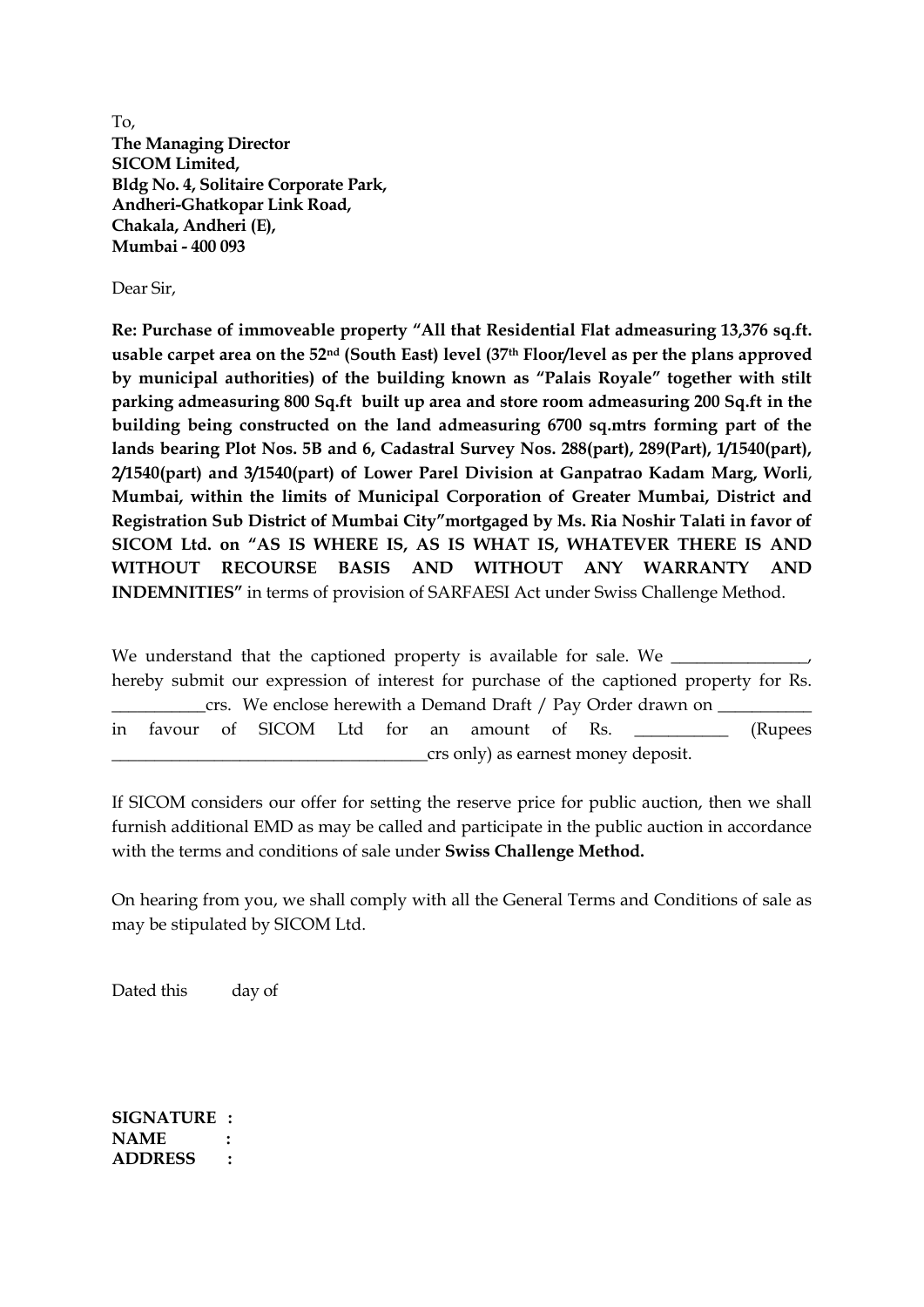**Terms and Conditions for sale of immoveable property "All that Residential Flat admeasuring 13,376 sq.ft. usable carpet area on the 52nd (South East) level (37th Floor/level as per the plans approved by municipal authorities) of the building known as "Palais Royale" together with stilt parking admeasuring 800 Sq.ft built up area and store room admeasuring 200 Sq.ft in the building being constructed on the land admeasuring 6700 sq.mtrs forming part of the lands bearing Plot Nos. 5B and 6, Cadastral Survey Nos. 288(part), 289(Part), 1/1540(part), 2/1540(part) and 3/1540(part) of Lower Parel Division at Ganpatrao Kadam Marg, Worli**, **Mumbai, within the limits of Municipal Corporation of Greater Mumbai, District and Registration Sub District of Mumbai City" mortgaged by Ms. Ria Noshir Talati in favor of SICOM Ltd on "AS IS WHERE IS, AS IS WHAT IS, WHATEVER THERE IS AND WITHOUT RECOURSE BASIS AND WITHOUT ANY WARRANTY AND INDEMNITIES"** in terms of provision of SARFAESI Act under Swiss Challenge Method.

SICOM Ltd. proposes to conduct the sale of immoveable property "All that Residential Flat admeasuring 13,376 sq.ft. usable carpet area on the 52nd (South East) level (37th Floor/level as per the plans approved by municipal authorities) of the building known as "Palais Royale" together with stilt parking admeasuring 800 Sq.ft built up area and store room admeasuring 200 Sq.ft in the building being constructed on the land admeasuring 6700 sq.mtrs forming part of the lands bearing Plot Nos. 5B and 6, Cadastral Survey Nos. 288(part), 289(Part), 1/1540(part), 2/1540(part) and 3/1540(part) of Lower Parel Division at Ganpatrao Kadam Marg, Worli, Mumbai, within the limits of Municipal Corporation of Greater Mumbai, District and Registration Sub District of Mumbai City" mortgaged by Ms. Ria Noshir Talati in favor of SICOM Ltd on **"AS IS WHERE IS, AS IS WHAT IS, WHATEVER THERE IS AND WITHOUT RECOURSE BASIS AND WITHOUT ANY WARRANTY AND INDEMNITIES"** in terms of provision of SARFAESI Act under Swiss Challenge Method.

- 1. As per the sale agreement dated 29/06/2012, the purchase consideration of Rs. 3,00,00,000/- shall be paid by the flat purchaser to the builder/developer simultaneously with or before the builder/ developer handing over the charge/ possession of the said Premises to the purchaser. This consideration of Rs. 3 crs shall be over and above the sale consideration to paid to SICOM.
- 2. The sale of property is being conducted under Swiss challenge Method which will involve two rounds of bidding as under:

## **3. Round 1:-**

a. In term of the Advertisement dated **March 25, 2022**, SICOM has invited the Offer/EOI from the interested buyer/bidder for purchase of property as mentioned in the Schedule- I.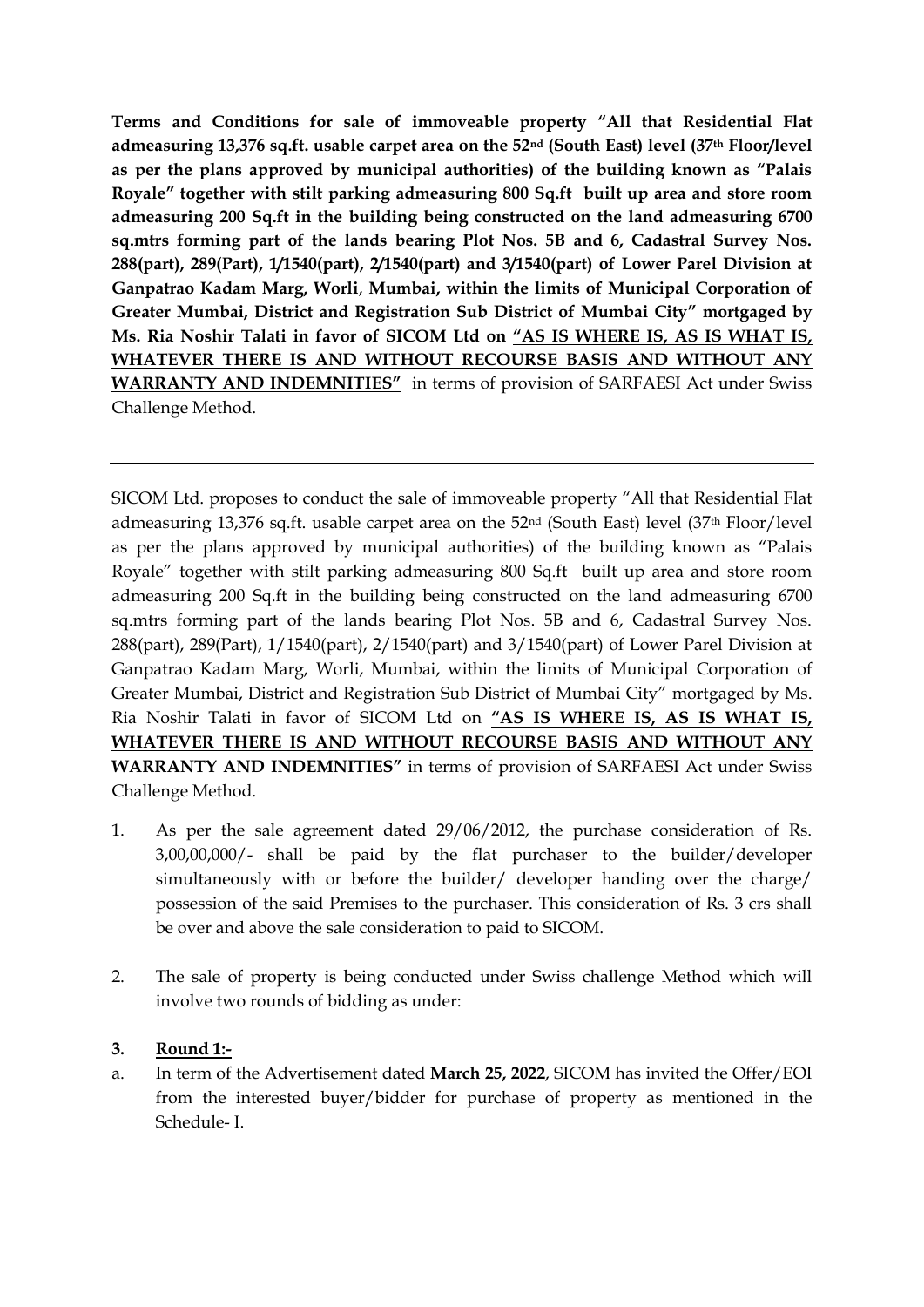- b. The interested buyer/bidder shall initially forward his offer alongwith EMD of 1% of the offer price by way of DD/Pay order drawn on any Nationalised Bank/Scheduled Commercial Bank.
- c. Based on the highest offer, SICOM Ltd at its sole discretion shall decide the reserve price and the terms and conditions of auction of the property.
- d. The highest bidder/offeror ('Original Bidder') will then be informed by SICOM regarding his offer being considered for setting the reserve price for public auction.
- e. The highest bidder/offeror will then have to furnish additional EMD of 4% of the offer price within 3 working days from the date of letter of SICOM about acceptance of his offer for setting the reserve price upon which SICOM Ltd will then go ahead with the auction process.
- f. If for any reason the highest offeror fails to submit the additional 4% EMD within the stipulated time, SICOM Ltd reserves the right to approach the second highest offeror/third highest offeror and so on, in order of preference and negotiate with him to match up to the highest offer or increase beyond it. Thereby a negotiated offer amount would be reached and that negotiated amount would become the reserve price. The 2nd highest offeror who has given highest offer in the negotiation will then have to furnish additional 4% of EMD and he shall be entitled to first right of refusal and he will become the Original bidder.
- g. The EMD of 1% of the original highest bidder/offeror who has failed to submit the additional 4% EMD and other bidders/offeror with lower offers shall be returned. However, if interested, they may participate in the subsequent public auction with fresh EMD of 10%.
- h. The buyer/bidder/offeror, whose offer is considered for setting the reserve price, shall be entitled to right of first refusal in the subsequent public auction.

## **4. Round 2:-**

- a. SICOM will then issue public auction notice in two newspapers and public bids will be invited based on the reserve price so determined.
- b. All other bidders who wish to participate in the public auction will have to furnish EMD of 10% of the Reserve Price. Accordingly, the original buyer/bidder on the basis of whose offer, the reserve price has been fixed will have to furnish additional EMD of 5% of the reserve price in addition to the 5% (1%+4%) already furnished as a part of the process of fixing the Reserve Price. Thus, the total EMD would be 10%  $(1\% + 4\% + 5\%)$  of the reserve price.
- c. In case buyer/bidder whose offer is considered for setting the reserve price, does not participate in the subsequent public auction, the EMD of 5% (1%+4%) submitted/furnished by the buyer/bidder/offeror i.e. Original Bidder will be forfeited.
- i. If in the public auction, there is one or more bidders, other than the original bidder on the basis of whose offer the reserve price has been fixed, then the bidding will be conducted among the bidders including the original bidder in terms of the public auction. The Original bidder would be entitled to match/better the highest bid in the public auction in terms of his right of first refusal.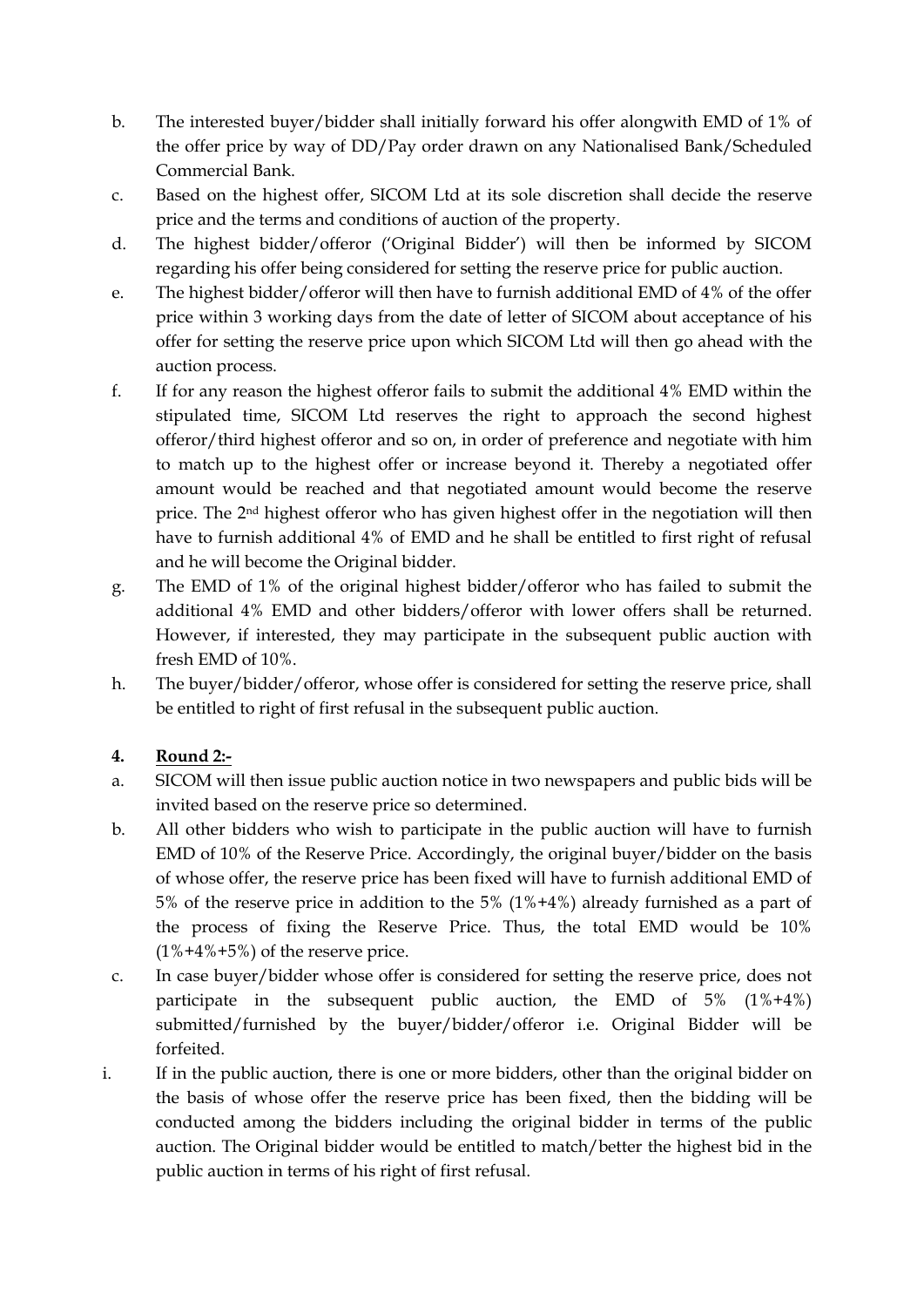- ii. However, if Original bidder does not exercise this option, he may withdraw from the process and his EMD of 10% (1%+4%+5%) will be returned provided he has participated in the public auction.
	- 5. SICOM Ltd reserves the right to cancel/postpone the public auction process at any point without assigning any reason thereof.
	- 6. SICOM Ltd reserves the right of rejecting/cancelling/not considering any particular offer or offers without assigning any reasons thereof.
	- 7. Decisions of SICOM Ltd shall be final and binding on all parties.
	- 8. The jurisdiction for any dispute arising under the terms of this engagement shall be the Courts/ Tribunal at Mumbai.